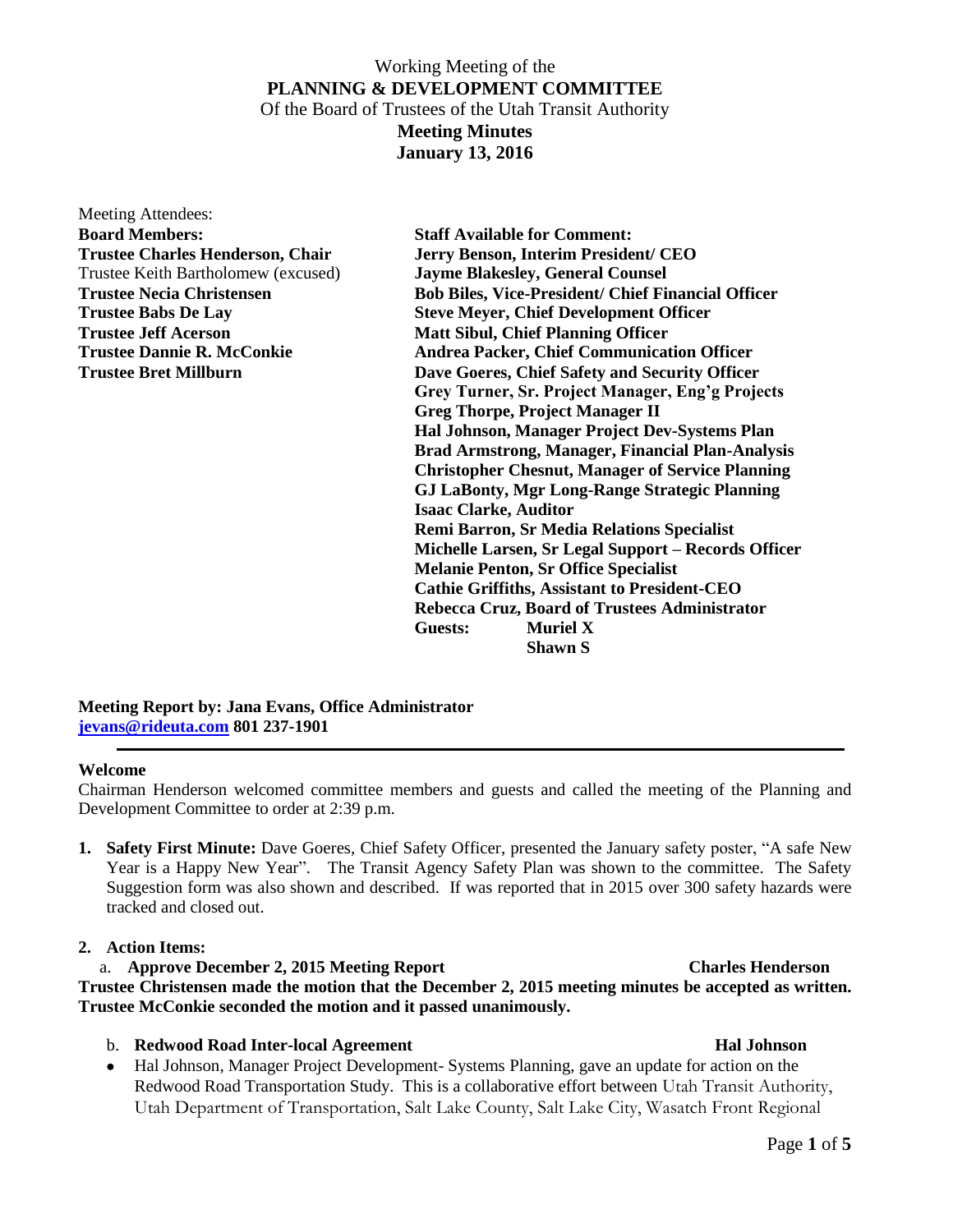# Working Meeting of the **PLANNING & DEVELOPMENT COMMITTEE** Of the Board of Trustees of the Utah Transit Authority **Meeting Minutes January 13, 2016**

Council, Sandy, South Jordan, West Jordan, and Taylorsville to perform a baseline projection and develop solutions for transportation enhancements.

- The study is to provide an analysis to identify the transportation needs of Redwood Road from a corridorwide perspective and an assessment of the corridor through year 2040.
- The study as proposed will describe existing traffic, ridership, and physical constraints; perform a baseline projection; engage cities, businesses, and the public; and produce a list of alternatives based on screening criteria (Transit, Roadway, Active Transportation).
- The scope of the study is described as: Examine existing conditions on a corridor-scale as to: Demographic make-up, transportation, economics, land use, parcel redevelopment and zoning; Station locations, fixed guideway opportunities; Public outreach; and Development recommendations.
- The study will use existing city plans and visions, land-use recommendations, travel demand modeling, and public desires for the corridor in developing a preferred transportation alternative.
- The intended outcome of the study was described to include identification of a preferred transportation alternative (transit enhancements, roadway treatments, active transportation investments).
- This study will also provide next steps for implementation of proposed improvements and enhancements.
- The cost involved is approximately \$400,000 with \$200,000 provided by UTA and the rest from all other partners.
- The study area will be from Salt Lake City limit down to West Jordan and Sandy. The study area will be fine-tuned by the consultant to be hired.

## **Trustee Christensen made the motion that this Inter-local Agreement be moved to the full Board with a recommendation for approval. Trustee McConkie seconded the motion and it passed with Trustee Bartholomew abstaining.**

c. **Ogden Locally Preferred Alternative Adoption Hal Johnson**

- Mr. Johnson reminded the committee of the Ogden/ WSU Transit Project Study. The Utah Transit Authority (UTA) is partnering with Ogden City, Weber County, Weber State University, the Utah Department of Transportation (UDOT), the Wasatch Front Regional Council (WFRC) and Intermountain Healthcare to study future transit alternatives between the Ogden Intermodal Center and Weber State University and McKay-Dee Hospital.
- Project study area includes: Ogden Intermodal Center; Downtown Ogden Employment and Activity Centers; various neighborhoods; Weber State University; and McKay Dee Hospital.
- Study purpose, goals and objectives were described to include: improve corridor transit service and address circulation between Ogden Intermodal Center, the Central Business district, Weber State University, McKay-Dee Hospital and communities in between; support economic vitality and corridor revitalization efforts through the diversification of land uses; travel options in order to reduce congestion, improve mobility and contribute to improved local and regional air quality; and increase ridership, attract more local riders and provide improved access to overall transit system.
- An additional important goal is to attract federal funding by developing a project that has strong support and is competitive for federal funding.
- Bus rapid transit has been identified as the locally preferred mode.
- $\bullet$  The recommended alignment begins at the Ogden Intermodal Station on  $23^{rd}$  Street to Washington Boulevard and up 25<sup>th</sup> Street to Harrison Boulevard, then through Weber State University and ending at McKay Dee Hospital.
- The alignment is being finalized. UTA is negotiating with WSU on an alignment that will go through the campus with three stops. This could completely replace the existing campus shuttle.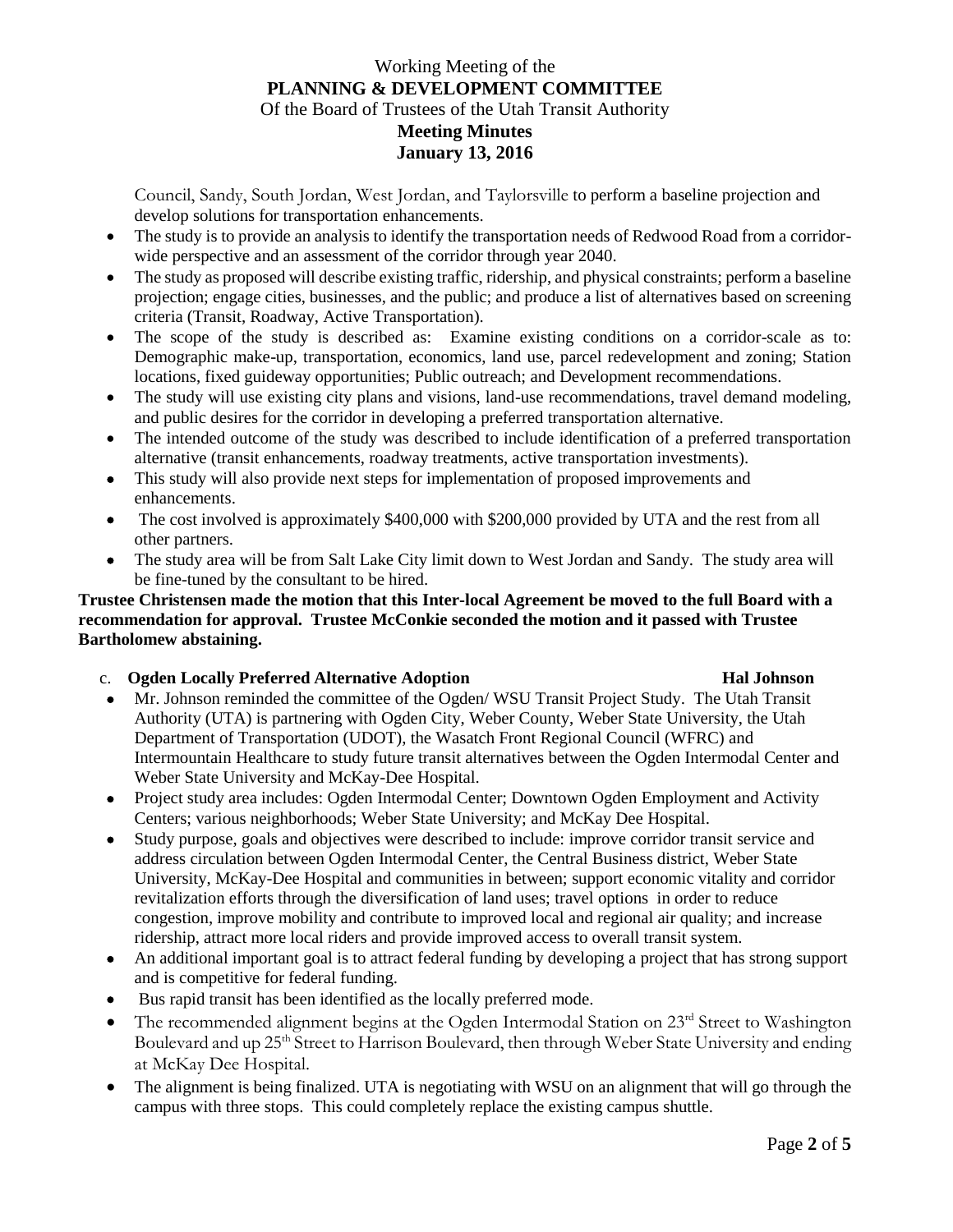# Working Meeting of the **PLANNING & DEVELOPMENT COMMITTEE** Of the Board of Trustees of the Utah Transit Authority **Meeting Minutes January 13, 2016**

- This is exciting potential for both UTA ridership and for WSU to redevelop some of the campus parking.
- There is no funding at present for this project, however there is potential for at least improving the existing service this year.
- The proposed alignment is being adopted by Wasatch Front Regional Council (WFRC) in January and staff is asking for approval to take the Locally Preferred Alternative to the full Board for adoption in February.
- Committee member questions were answered including information on the public involvement that has been done on this project and other projects.

## **Trustee McConkie made the motion to take the Ogden Locally Preferred Alternative to the full Board for adoption. Trustee Christensen seconded the motion and it passed unanimously.**

## **3. Closed Session Items: No Closed Session this month.**

- **a.** Strategy Session to Discuss On-going and/or Potential Litigation and any other attorney/ client privileged communication.
- **b.** Strategy Session to Discuss Purchase, Exchange or Lease of Real Property when Public Discussion would Prevent the Public Body from Completing the Transaction on the Best Possible Terms.

### **4. Action Taken Regarding Matters Discussed in Closed Session**

#### **5. Information Items:**

- a. **Review of November Goal Dashboard Steve Meyer** Steve Meyer
- Not reviewed.

### b. **Park-and-Ride Utilization and Strategy GJ LaBonty**

- Levi Roberts, Strategic Planner II, reminded the committee of the initial charge of \$1 per day for the Jordan Valley and Draper parking structures that was stopped in 2013.
- The paid parking was suspended in July 2013 and has not been reinstated. Since that time, the parking utilization at Jordan Valley has increased from 6% to 15% and the utilization at Draper has increased from 10% to 35%. The utilization while up from the days when UTA charged for parking, remains far below capacity.
- The TRAX parking lot utilization was shown across the system. Those parking lots at or near 70% average use have been designated short term parking, while others with more capacity have been designated as approved for long-term parking.
- Paid parking considerations include availability of free nearby on-street parking, availability of parking stalls at adjacent stations, abundance of free parking throughout regions (outside of downtown and universities), and inexpensive downtown parking.
- FrontRunner park-and-ride lot utilization was shown.
- Staff makes the following Pay-to-Park recommendations: Continue to offer free parking at all UTAowned park and ride lots; Continue to collect, analyze and report ridership and parking utilization data annually with recommendations; and Consider paid parking as an option in the future to manage demand, not as a revenue driver.
- If approved, the policy will state the message that UTA will continue to have no parking fees, however, retains the right to change the policy at any time.
- Committee member questions were answered and comments taken.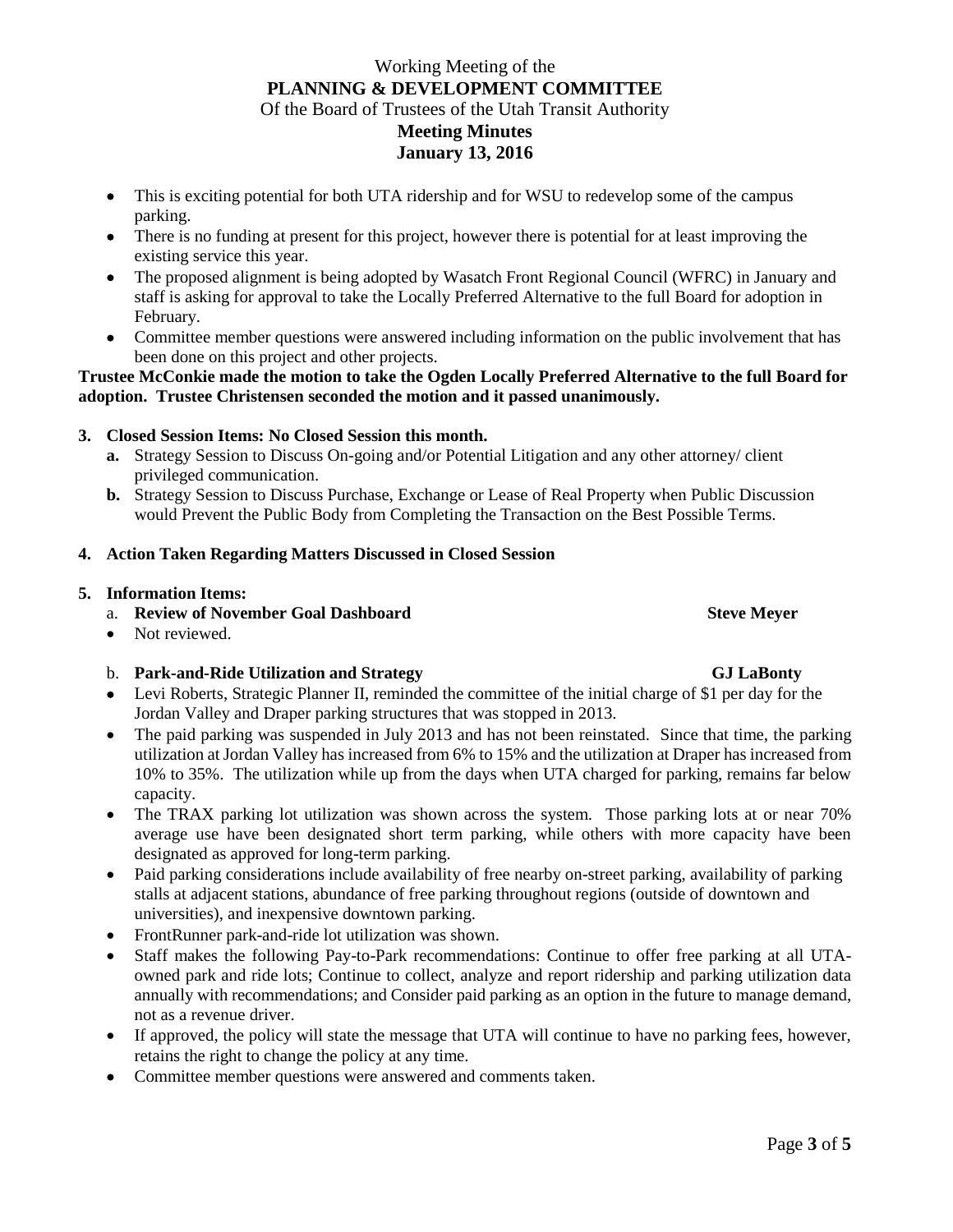# Working Meeting of the **PLANNING & DEVELOPMENT COMMITTEE** Of the Board of Trustees of the Utah Transit Authority **Meeting Minutes January 13, 2016**

### c. **Unified Plan GJ LaBonty/ Matt Sibul/ WFRC**

- GJ LaBonty, Mgr-Long Range Strategic Planning, introduced the Unified Plan as a summary of anticipated 25-year needs for road capacity and maintenance as well as transit improvements and operations for Utah's metropolitan and rural areas, with the challenge and opportunity of Utah's projected population growth.
- Utah's Unified Transportation Plan reflects Utah's approach to providing transportation choices to its residents, responding to the anticipated population and job growth, and maintaining and preserving the systems that we have in place.
- Utah's Unified Transportation Plan with all the collaborators identified including UTA, Cache MPO, WFRC, Mountainlands, was shown.
- Copies of the plan were passed out to everyone,
- Project lists were developed with input from residents, local government stakeholders, and partner agencies by collecting project ideas and testing them against the Regional Transportation Plan goals. To be implemented, the region will need both existing and additional transportation revenues.
- Muriel Xachimtl, WFRC Communications, introduced this unique long-term plan. She described the planning process as a four year cycle that is agreed upon by all the transportation partners across the state. The Unified Plan is based on sound technical analysis and robust financial planning regarding the current and future projected revenue that can reasonably be assumed to pay for transportation needs.
- It is never assumed that all needs will be met. That would not be fiscally or politically prudent. Rather the organizations work together to identify the highest priority needs and highest value investments.
- The partners also agree on a budget for all projects such as transit capacity, transit maintenance, road maintenance and road capacity. The total transportation needs identified for the life of the plan are \$80.5 billion with the prioritized transportation needs, considered the fiscally constrained plan, of \$67.5 billion.
- A website has been launched for the Unified Plan at utahunifiedplan.org . On the website you can look at individual projects or see how all the projects work together.
- The Unified Plan has been recognized as a national model by the United States Chamber of Commerce and received the Governor's Quality Growth Award. The United States Department of Transportation stated, *"The process by which the last three rounds of transportation plans have been developed in Utah has been collaborative and comprehensive, demonstrating the principle that collaboration brings superior results. It serves as a best practice nationally…"*
- Mr. LaBonty informed the attendees that the latest version of this document has now been completed. He also provided each member in attendance a copy of *Utah's Unified Transportation Plan 2015-2040.*
- Mr. LaBonty showed and discussed the transit projects such as BRT and bus improvements, commuter rail, TRAX and streetcar extensions and redesign, state of good repair, and regional trail and bikeway active transportation plans.
- Ms. Xachimtl continued with the benefits of the unified plan including vehicle emissions reduction of 68% between now and 2040. Most of this will come from technology advances such as cleaner fuel, but transit options play a role in this reduction as well.
- The mobility and accessibility benefits were shown and described as inevitable even with the full Unified Plan implemented, but will be significantly mitigated by the plan.
- Ms. Xachimtl stressed that the ultimate reason for this planning is to protect our overall quality of life.

### d. **Legislative Update Michelle Larsen/Matt Sibul/ Jerry Benson**

• Tabled to the next meeting.